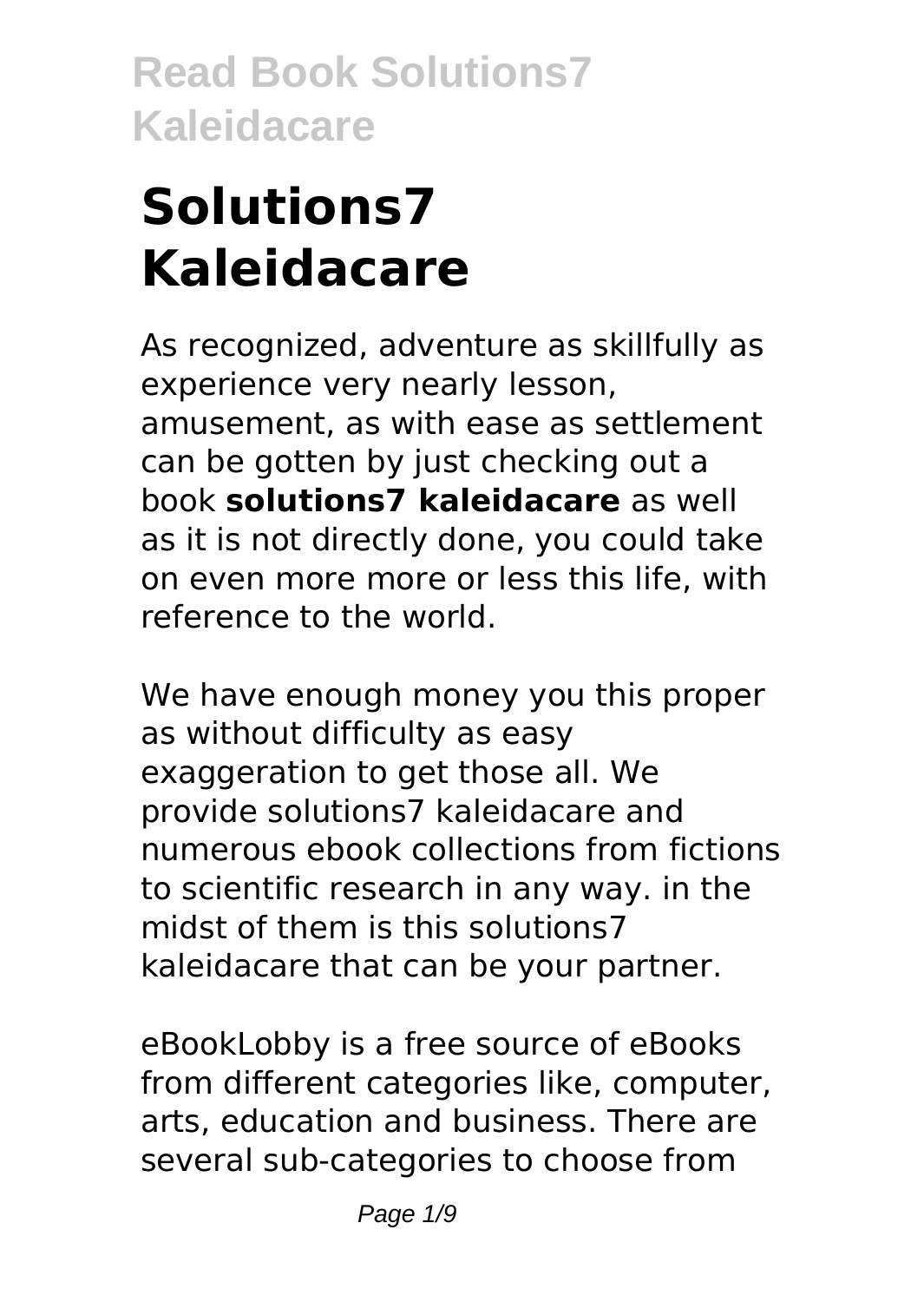which allows you to download from the tons of books that they feature. You can also look at their Top10 eBooks collection that makes it easier for you to choose.

#### **Solutions7 Kaleidacare**

Impersonate Username Password By logging in you agree to comply with your organization's Privacy and Security Policies

#### **KaleidaCare Solutions7**

Based in Austin, Texas, KaleidaCare provides a web-based care management and reporting software solution specific to the needs of Foster Care agencies and other Social Service organizations. With a focus on customer support and teamwork, KaleidaCare continues to operate ahead of the curve. We have been providing software services for 25 years.

#### **Social Service Software & Foster Care Software - Kaleidacare**

Page 2/9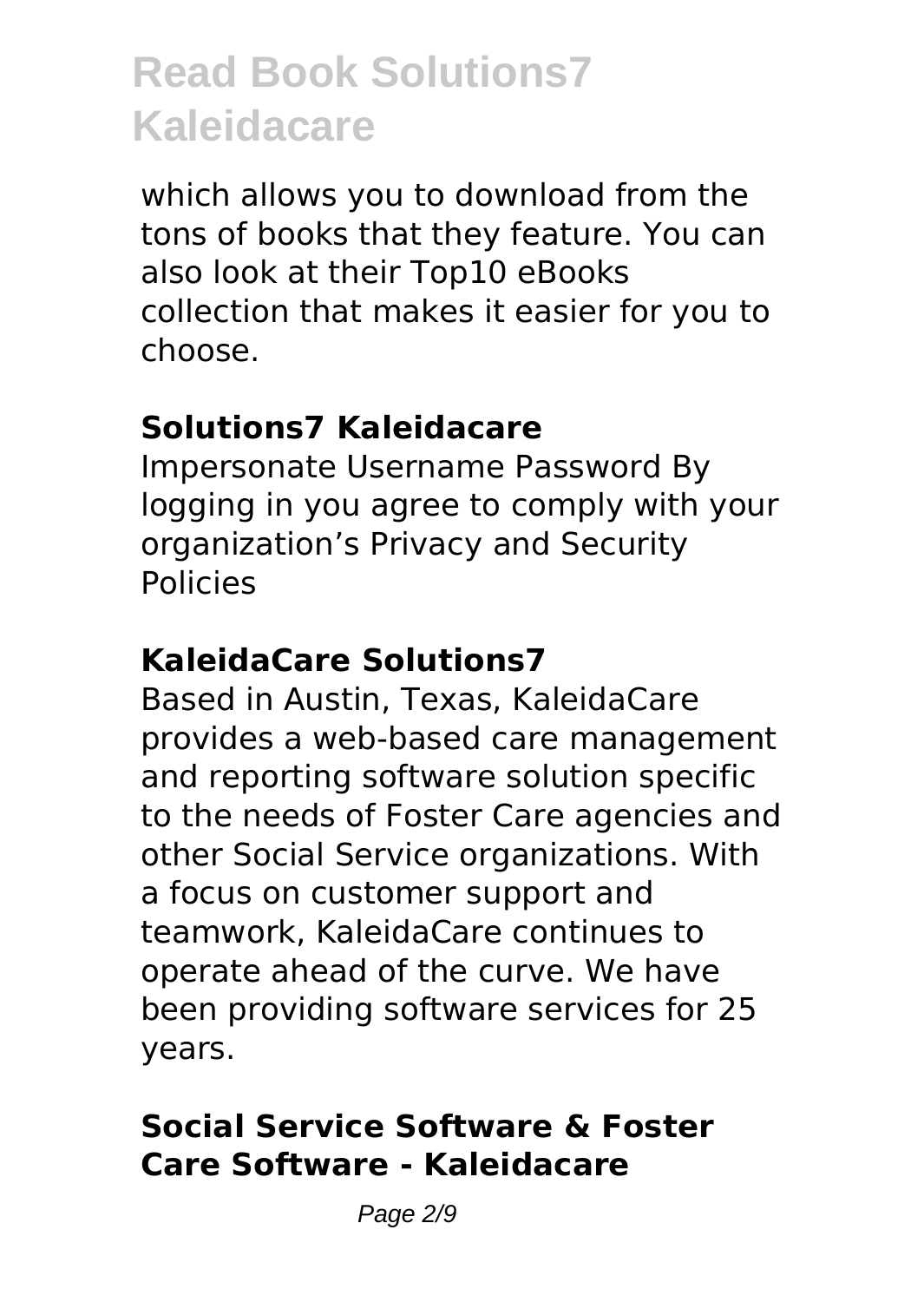Product Details. Comprehensive, online foster care and social services tracking, management & reporting software to help a wide variety of mental health and social service agencies administer programs and services, track client admission and manage client treatment & outcomes. Requiring minimal IT infrastructure, KaleidaCare Solutions7 is priced according to your needs.

#### **KaleidaCare Solutions7 Reviews and Pricing - 2020**

KaleidaCare Solutions7 is a fully featured Healthcare Software designed to serve SMEs, Startups. KaleidaCare Solutions7 provides end-to-end solutions designed for Web App.

#### **Solutions7 Kaleidacare dev.destinystatus.com**

Specifically built to add the most longterm and short-term value for mental health and social service agencies, KaleidaCare Solutions helps these organizations seamlessly track client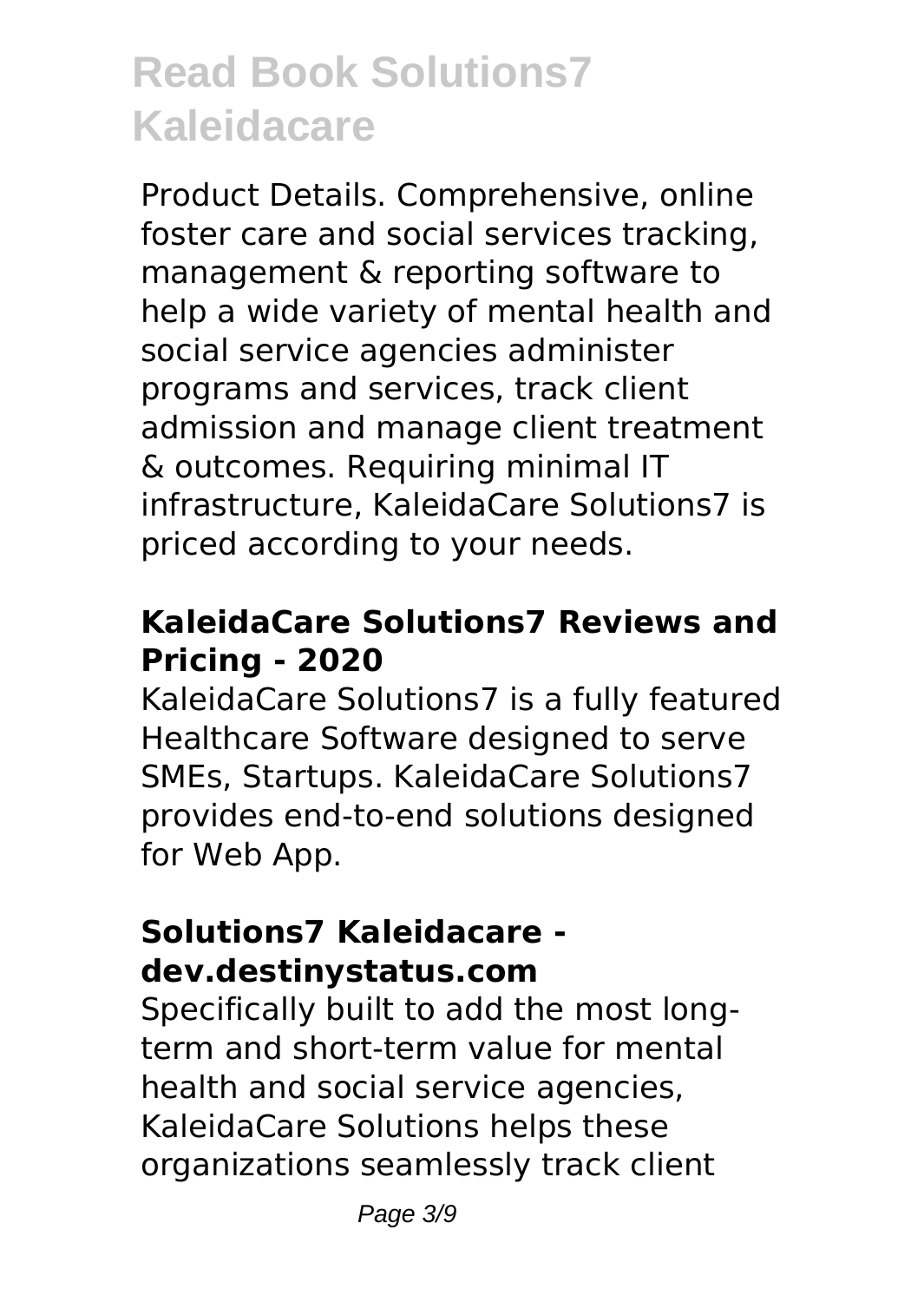admission, administer programs and services, and manage client treatment and outcomes. Affordable and easy to adopt, KaleidaCare enables social service agencies to seamlessly create reports, manage billing and deadlines, receive notifications, and electronically sign and store documents in the office or at ...

#### **KaleidaCare Reviews and Pricing 2020 - SourceForge**

KaleidaCare's business model allows for an enterprise software solution to be available to agencies without a dedicated IT department, computer science degree or a large budget. KaleidaCare's products allows an agency to be HIPAA compliant in relation to access, encryption and extensive firewall protection and monitoring.

#### **Kaleidacare's Suite of Products - Kaleidacare**

We pride ourselves on providing useful, easy-to-use, easy-to-learn features in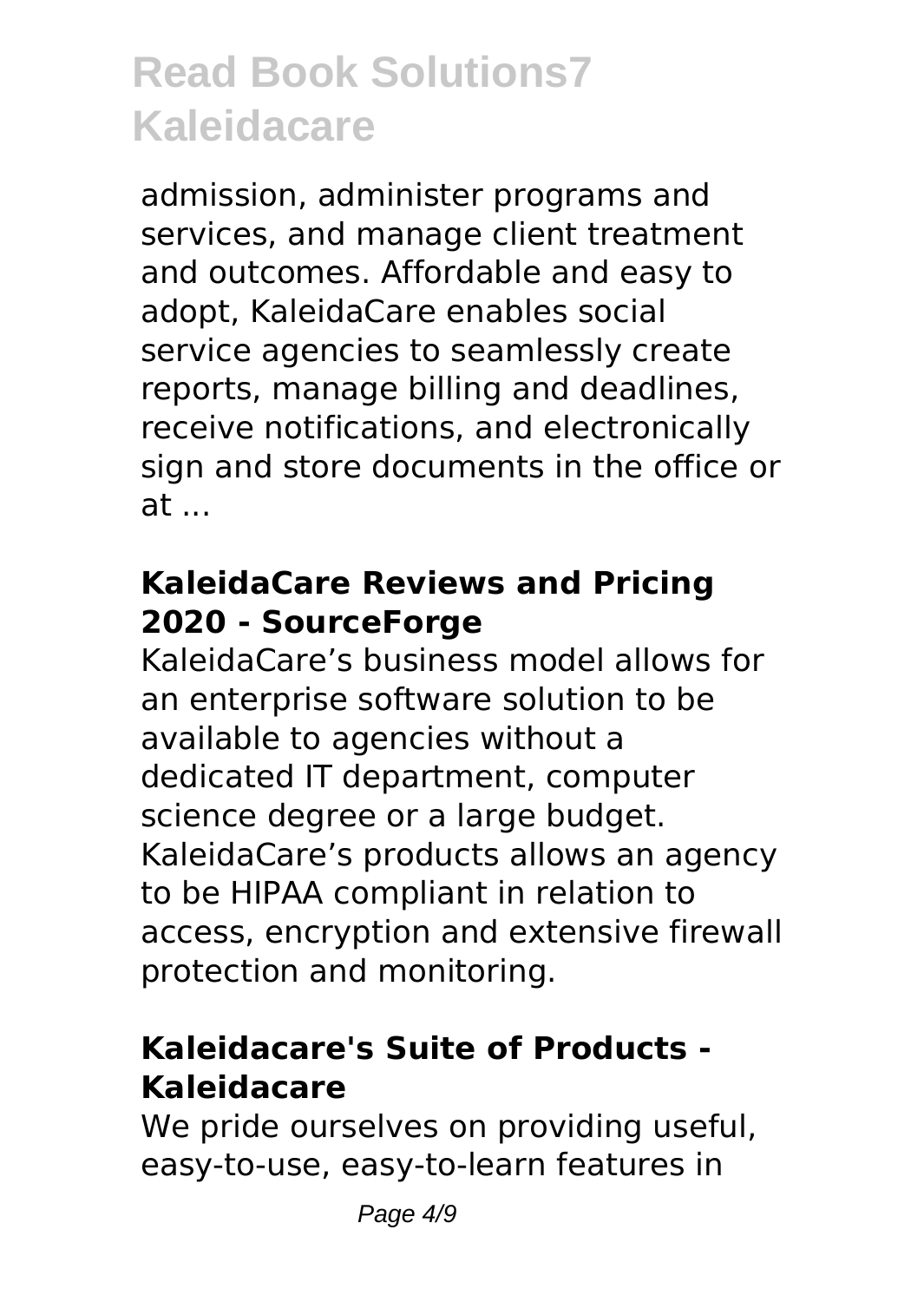our Social Service Software solution. Saving your agency time and money is our priority. Through the use of KaleidaCare, agencies are able to easily identify areas of potential growth and development. This allows agencies to grow their programs and increase productivity.

#### **Features - Kaleidacare**

Sorry, Solutions7 is currently offline. We hope to have it online shortly, please check back later.

#### **Solutions7 is currently offline - KaleidaCare Solutions7**

Please Sign In. Sign in

#### **Workflow - Sign in - Kaleidacare**

Join KaleidaCare at these events and training opportunities. Click on links below to learn more. January 2020. KaleidaCaring LIVE - January 10 th @ 2 PM ET / 1 PM CT / 12 PM MT / 11 AM PT.. System Administrator Boot Camp (\$300) – January 15th & 22nd.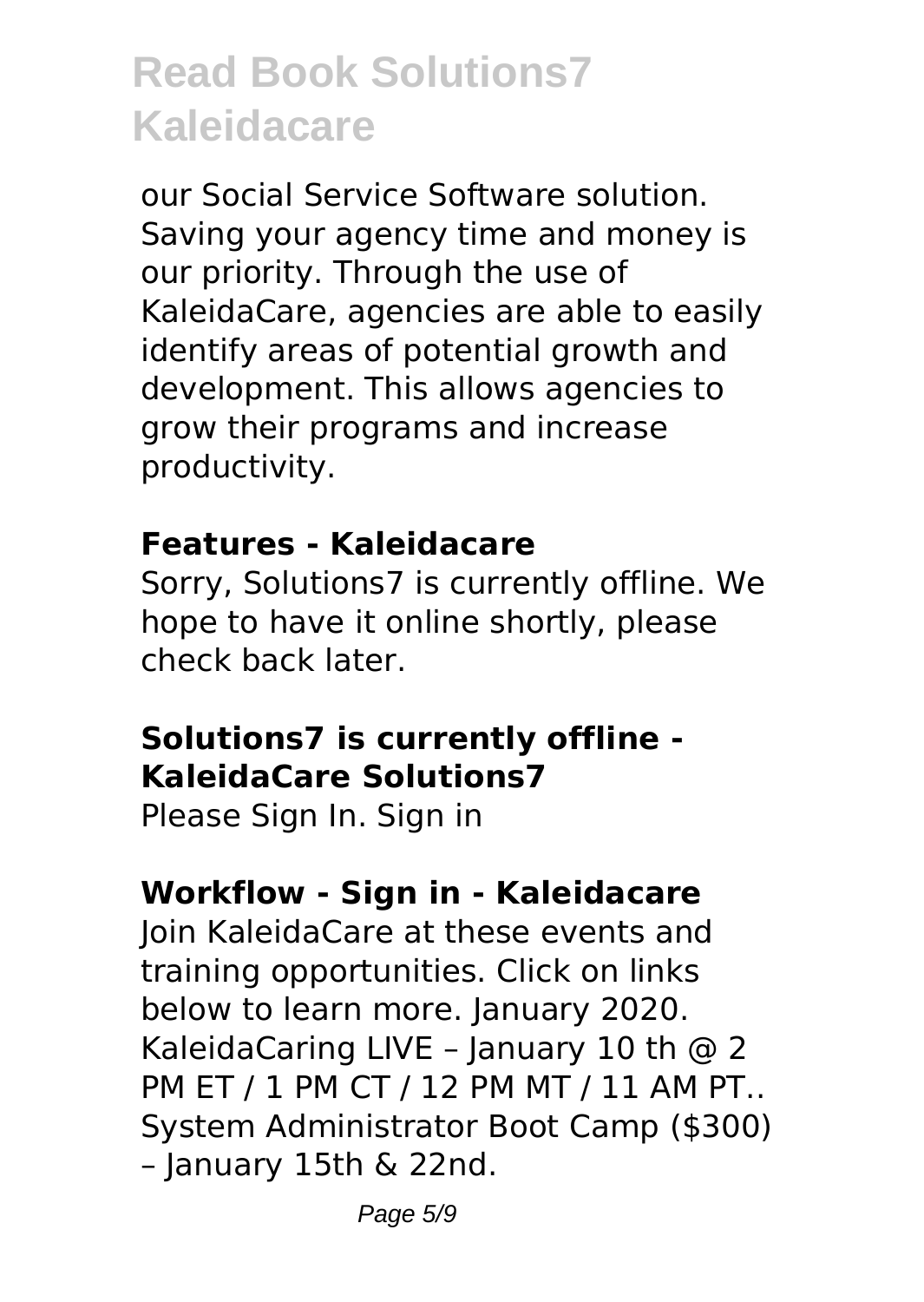#### **Events & Trainings - Kaleidacare**

Benefits of Choosing KaleidaCare There are many reasons why you and your agency should consider using KaleidaCare for your client tracking software needs. Our company is truly committed to partnering with you, and doing everything we can to help you succeed.

#### **Benefits of Choosing KaleidaCare - Kaleidacare**

KaleidaCare, Austin, Texas. 517 likes · 1 talking about this. KaleidaCare is a care management and reporting software for foster care, residential treatment, and community-based care providers....

### **KaleidaCare - Home | Facebook**

KaleidaCare's software has been used by foster care, residential treatment, group homes & social service agencies needing care management, outcomes & reporting tools for 25 years. Designed to assist healthcare providers in ABA, early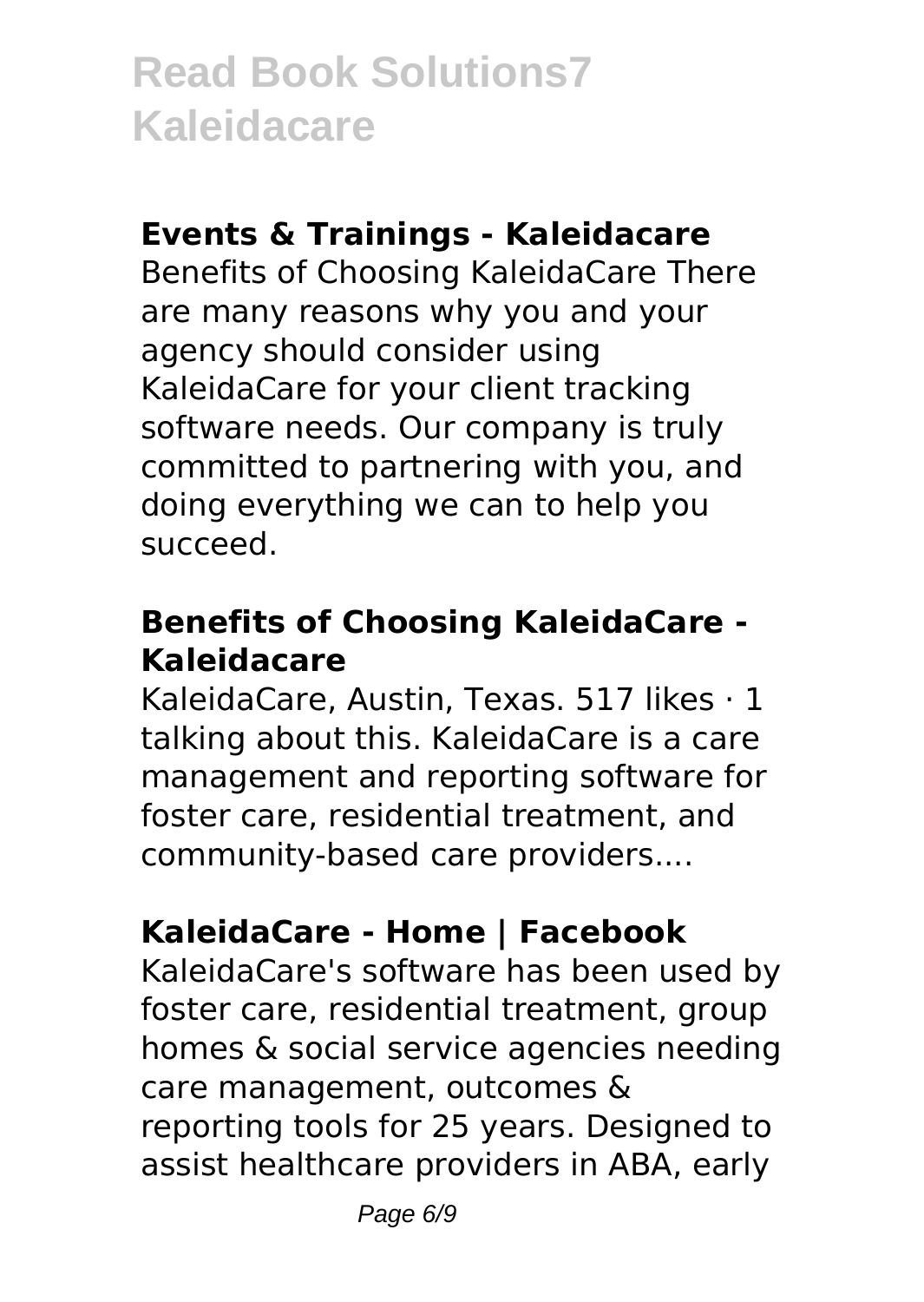intervention, substance abuse, and licensed home care sectors provide compliance tracking, e-vist verification and more.

#### **KaleidaCare Solutions7 vs AccuPoint - 2020 Feature and ...**

About KaleidaCare Solutions7. Comprehensive, online foster care and social services tracking, management & reporting software to help a wide variety of mental health and social service agencies administer programs and services, track client admission and manage client treatment & outcomes. Requiring minimal IT infrastructure, KaleidaCare Solutions7 is priced according to your needs.

#### **KaleidaCare Solutions7 Reviews 2020 - Capterra**

KaleidaCare Management Solutions Computer Software Austin, TX 243 followers Care management and reporting software for foster care, residential treatment, and community-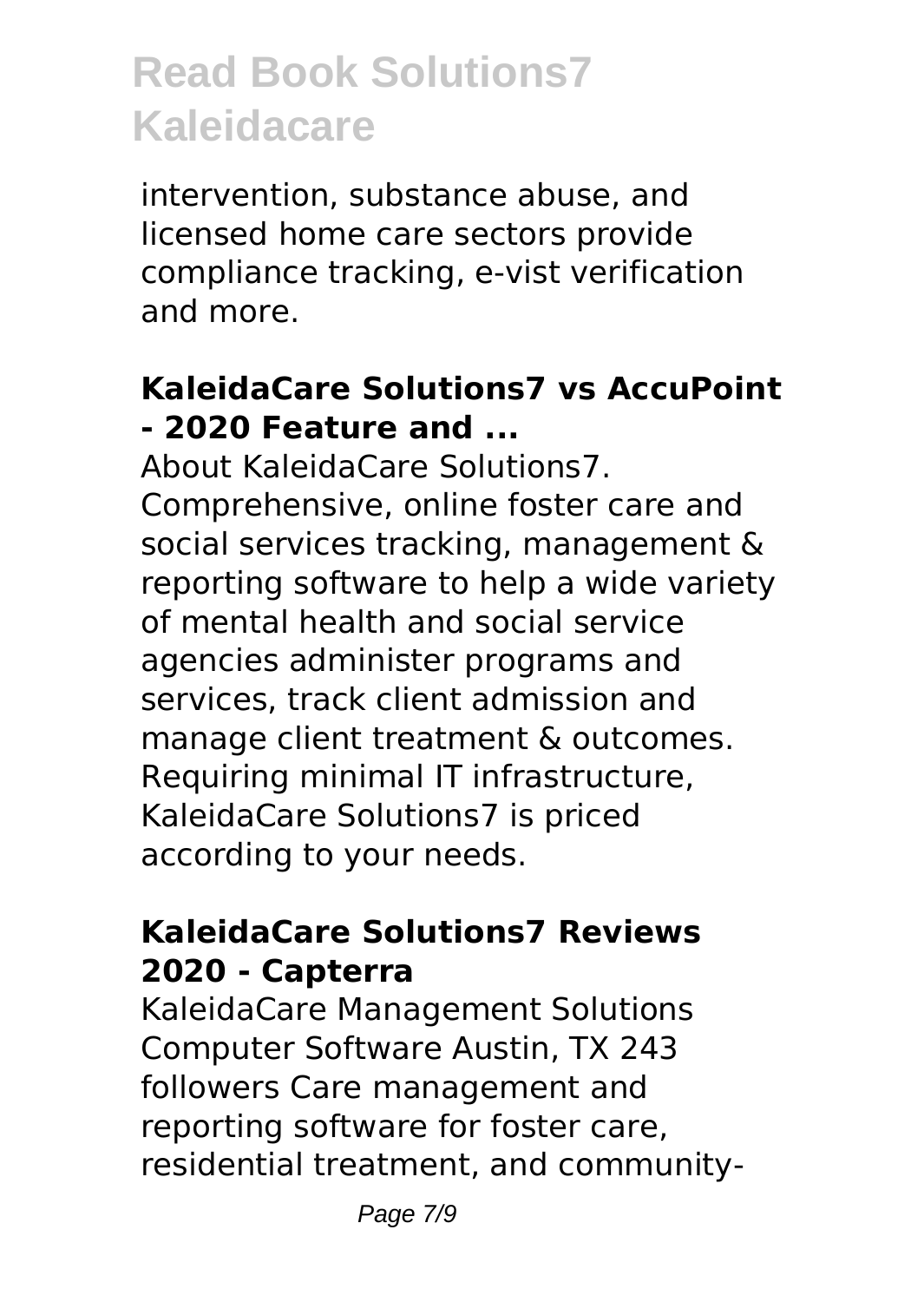based care providers.

### **KaleidaCare Management Solutions | LinkedIn**

Compare KaleidaCare alternatives for your business or organization using the curated list below. SourceForge ranks the best alternatives to KaleidaCare in 2020. Compare features, ratings, user reviews, pricing, and more from KaleidaCare competitors and alternatives in order to make an informed decision for your business. 1.

#### **Best KaleidaCare Alternatives & Competitors**

"KaleidaCare Solutions 7 has been a big help for us. We use it to track our clients, our building maintenance, work orders among other things." "I appreciate being able to build my own forms."

### **PlanStreet vs KaleidaCare Solutions7 - 2020 Feature and ...**

"KaleidaCare Solutions 7 has been a big